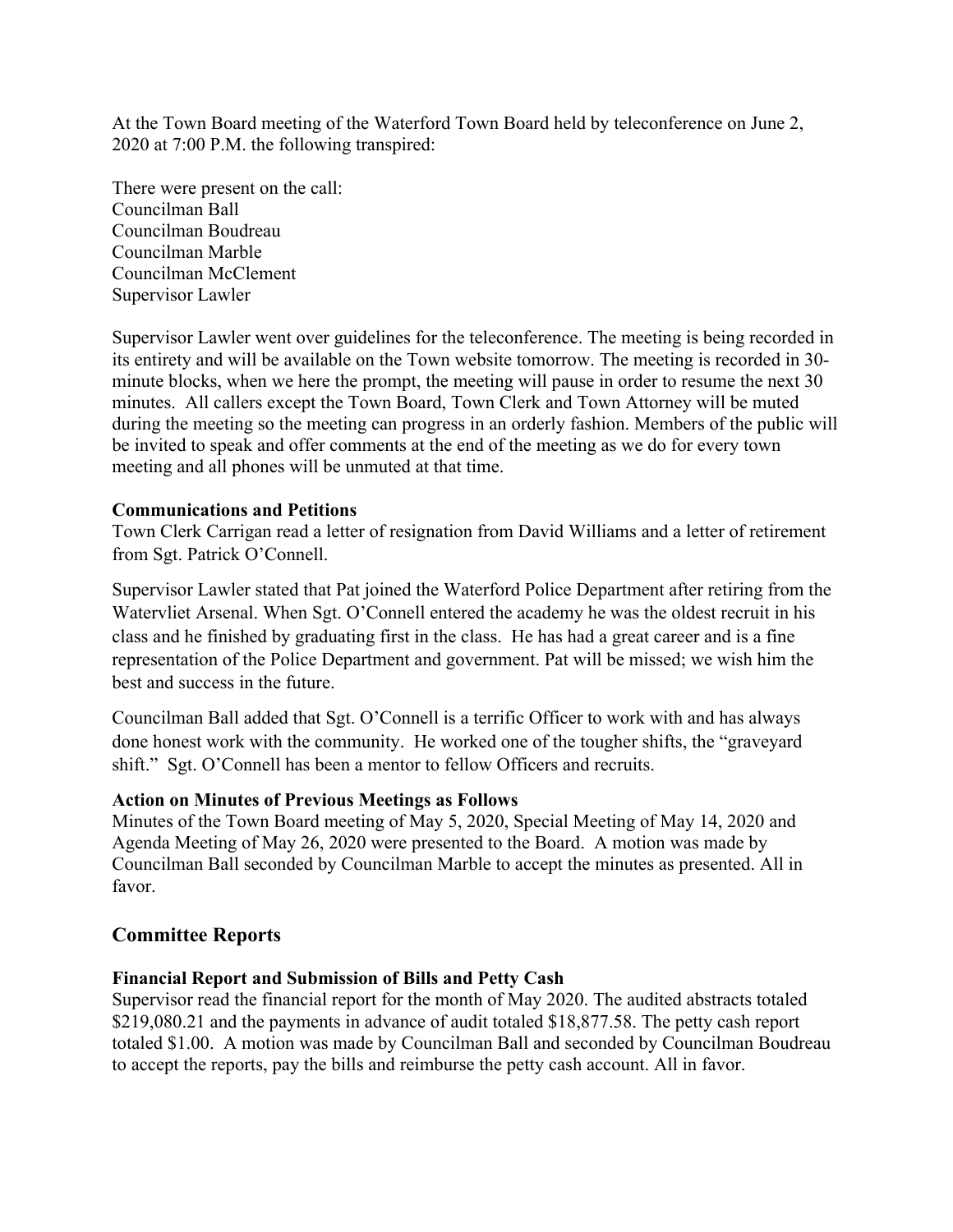### **Committee on Highway, Wastewater Treatment, Water Authority, Cemetery and Museum**

Councilman Boudreau read the Town of Waterford Highway Department Report for the month of May as submitted by Highway Superintendent Harry Martel. The Town Highway Department In compliance with NY State directives for the containment of  $Covid-19$ , is working on an emergency call-in only until further notice. The town highway department replaced 3 manhole risers on Pheasant Run, one on Ferguson Lane and one on Hill View Terrace. The parks department has been cutting and maintaining all of the town parks twice a week. Leaf and yard waste collection days are Monday and Friday. The town highway garage is closed to the public until further notice. Trash drop off dates for the summer are June 6, July11 and August 1 8:00am to 1:00 pm. Electronic Recycling day is September, 19 2020 at the town highway garage from 8 am to 1 pm. The town parks are closed to groups of 10 or more. I would also like to remind all town residents about putting acceptable and unacceptable items in their trash containers, if you put any unacceptable items in your cans it will not be picked up until it is removed. If you are in need of a new garbage can or recycling can please call the Town Clerk's office at 518-235-8282. If you have any question please call the Town Highway Garage at 518-235-3413**.**  Councilman Boudreau then read the Wastewater Department report for May. They removed: 14,000 gallons of sludge to Albany County 54,000 gallons of sludge to Saratoga County. Alarms answered: 3 which were 1-power, 1-Heavy flows due to rain storm, 1-grease and wipe buildup Normal Maintenance: Checked all pump stations and cleaned floats as needed. Continued maintenance of outside grounds, equipment, and vehicles. Removed influent primary grease from primary tanks and weirs on weekly basis. Used the Vac truck to hose and clean out all of the pump stations due to the heavy loading of wipes, debris and grease. Removed a root ball and wipes for a manhole on Davis Avenue. Drained, cleaned and inspected the chlorine contact tank. Replace the pump station access hatch handles and Canvasback Ridge pump station. Worked with Clough Harbor engineering to finalize the plans for the replacement of the James Drive and

Murray Avenue air lift pump stations. The report was submitted by Craig F. Falcone, Chief Operator.

The Councilman then read the Waterford Water Commissioners report for May. The water works delivered 31,270,000 gallons of water during the month. The waterworks staff completed 35 service calls and 24 dig safe locales. Non-emergency calls were canceled for May. The staff also completed water hydrant flushing and testing, calibrated and maintained equipment and completed monthly water testing and meter reading. The annual hydrant flushing has been completed.

Councilman Boudreau then gave an update from Town Historian Russ Vandervoort. Two High School yearbooks from Waterford High School 1942 and 1943 were discovered by an Alaskan resident and sent to Russ for keeping. He has posted a few photos to his Facebook page. He will be participating in an event for Brookside Museum and has been researching a Waterford resident for a great grandson.

The Councilman stated that flowers are scheduled to be planted at the cemetery this week.

Councilman Ball added that in one of the yearbook photos Russ had posted on his Facebook included a photo of his mothers graduating class of 1943.

## **Committee on Public Safety, Emergency Services, and Liaison to Village**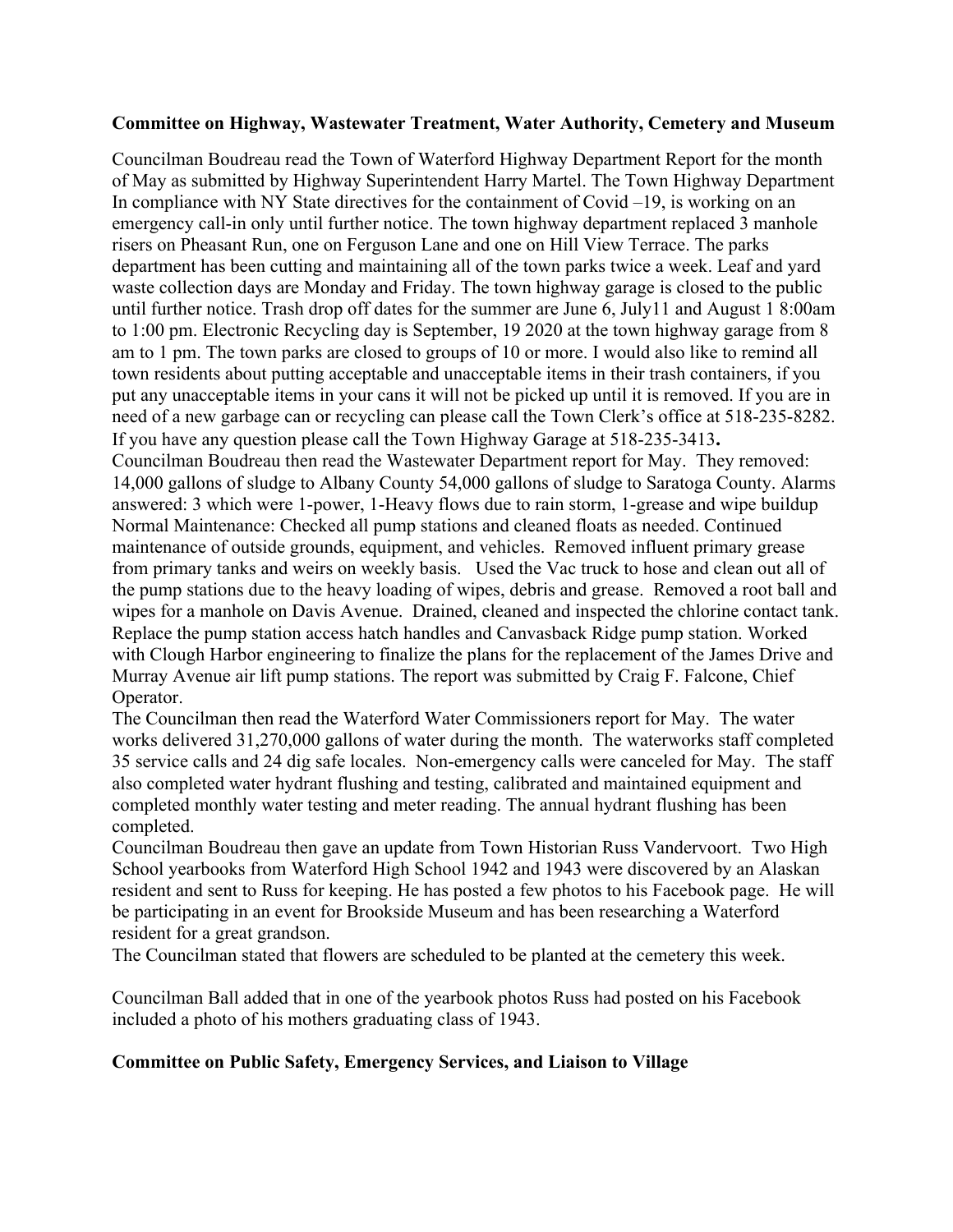Councilman Ball stated that members of the Waterford Police Department along with other local agencies have been meeting in a cooperative manner with the County agencies to coordinate services and be kept up to date on local events and we are in good shape. The Councilman then read the Police Department Total Calls Report for the for the month of May: there were 365 calls; 16 Domestic, 1 DWAI, 9 Fire, 26 EMS, 10 MVA and 17 Animal Control. There were three arrests. On June 4<sup>th</sup> at 5:00 there will be car parade leaving from Waterford Halfmoon School to honor the graduates. The Waterford Police Department, Fire Department, Rescue Squad, Faculty and Staff will be participating. The public should be aware of the traffic, they anticipate 15-20 vehicles will be participating.

Councilman Ball then stated that the Waterford Rescue Squad is looking at options for an aging vehicle, whether to rebuild or replace. The Town assists the Rescue Squad on replacing these vehicles.

# **Committee on Veterans, Grants and Funding, Special Projects, Town Hall and Seniors**

Councilman McClement wanted to take a moment to again thank everyone who participated in the Memorial Day ceremony. The Waterford Fire Departments, Waterford Police Department and Rescue Squad who held an emergency services parade to start it all off. Thank you to Mayor Mahoney and Supervisor Lawler and to the VFW, who are always there to support the community. We were able to live stream the ceremony on Facebook. It was held in a safe way, brief, poignant and was well received.

Councilman McClement went on to give an update on the Waterford Seniors. There is no activity at the center, but the grocery bus and medical van have been operating. The medical van transports seniors to critical care appointments and the grocery bus runs every Wednesday. The Town is glad to able to provide these services.

The Councilman went on to say that there were two mask/hand sanitizer distributions days held for seniors in our community and a third distribution day was open for the general public. All were well received. Volunteers handed out hundreds of masks and all the hand sanitizer was distributed. Thank you to Paul McInerny, Harry Martel and the Highway Department for help and also staffing, and the Town Clerk and Town Supervisor for helping staff the events as well.

Councilman McClement went on to state that Watts Engineering completed the Hazardous Materials Survey on Town Hall and there was no asbestos found in Town Hall. There is a small amount of lead paint, and that can be overcome. He had an opportunity to meet with contractors to discuss the proposed second floor renovations and HVAC upgrade and look for any opportunity for savings on the project. The Councilman went on to say that at the last meeting the Board approved a specialist to come in and look at the Town clock that has not been working for some time now, the clock still has the original apparatus from 1914 or 1916. The gentleman will be at Town Hall tomorrow to try and fix the clock. We look forward to being able to maintain the clock going forward.

Supervisor Lawler stated that he wanted to thank Jason Rocque and Councilman McClement who worked hard on the Memorial Day service. It was important that the Town never forget the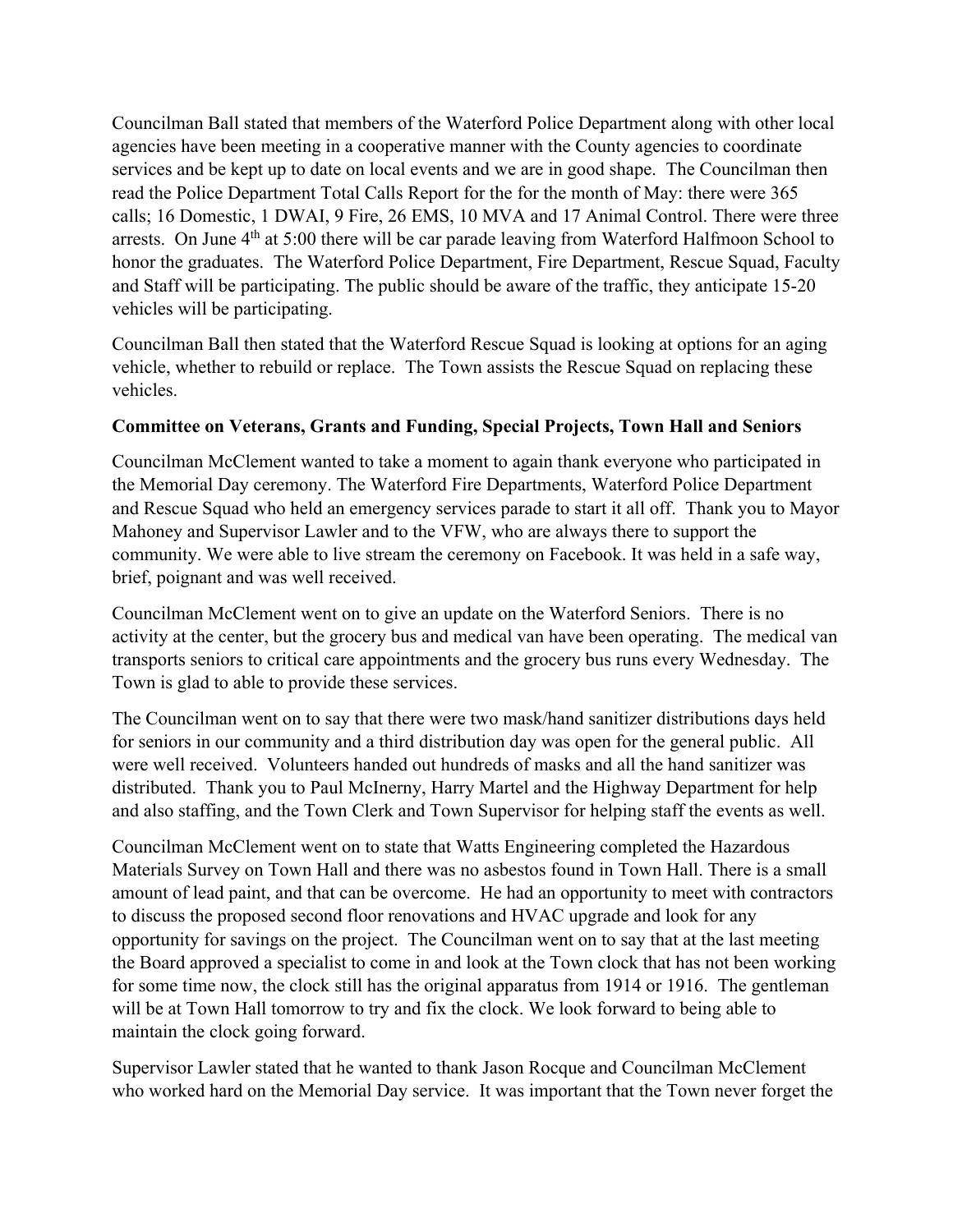purpose and importance of Memorial Day and that we never forget the people who gave their lives for this country and all those who serve. Thank you to all involved in the service.

# **Committee on Youth, Playground, Pool, Festivals, Library, WHUFSD, and Visitor Center**

Councilman Marble read the May Harbor Center Report as submitted by Jeff Cleary, Canal Visitor Center Director. The Hurst Harbor Center remains closed. The Federal Lock opened on May 1<sup>st</sup>. To date we have welcomed 4 boats for overnight visits and several day trippers. The Canal Corporation is in the progress of opening both the Erie and the Champlain Canals. The date for opening and the date for return of docks has not been set. Initial planning is underway to prepare for the opening of the Dock Office/Visitor Center using Covid-19 safety measures. As previously announced the Annual Steamboat Meet scheduled for July 4<sup>th</sup> has been canceled. Additionally, the Annual Dragon Boat Races scheduled for August  $8<sup>th</sup>$  has been canceled. The Farmers Market is scheduled to open this Sunday, June  $7<sup>th</sup>$  with Covid -19 precautions in place. The Hurst Harbor Center is also preparing to serve as a polling site for the June 23<sup>rd</sup> New York Primary. A very special thank you to the Waterford Fire Dept for hosing down the wall at the harbor center. The wall had a coating of mud and muck left over from last year's flooding. The Waterford Fire Dept did an outstanding job in helping with the clean-up.

Councilman Marble then read an update from the Waterford Library. The Library staff will be returning to the building tomorrow to begin a process of restarting limited library services. Those services will involve curbside or contactless delivery of materials, which we plan to begin later this month. There will continue to be NO public access to the building until further notice. The library board of trustees and staff will be following a safety plan that has been created using CDC and NYS health and safety guidelines. As always if anyone has any questions please leave a message at the library. The library vote is being combined with the school budget vote.

The Councilman then read an update from the Waterford Halfmoon School. There is a budget hearing tonight at the school 7 pm. The school budget vote is June 9th by absentee ballot. The ballots have been mailed and you should receive yours this week. There will be a drop box at the school on June 9 if you prefer to drop it at the school instead of mailing it. The box will be outside until 5:00PM on June 9.

There will be a parade honoring the senior graduates consisting of the school faculty on Thursday June  $4<sup>th</sup>$ . They will be leaving the school at 5 pm. They will be delivering all of the graduating seniors a gift bag. There is a specified route which can be found on Facebook and the school's website.

Councilman Marble stated that they are still waiting to see what direction to take as far as opening the pool or the park this summer. Please remember to practice social distancing when in any of the parks or ball fields and limit to groups of 10 and under.

## **Supervisors Report**

Supervisor Lawler stated that he would like to talk about the process of re-opening Town Hall by the end of the week on a limited basis. The Town Clerk has submitted a Safety Plan for re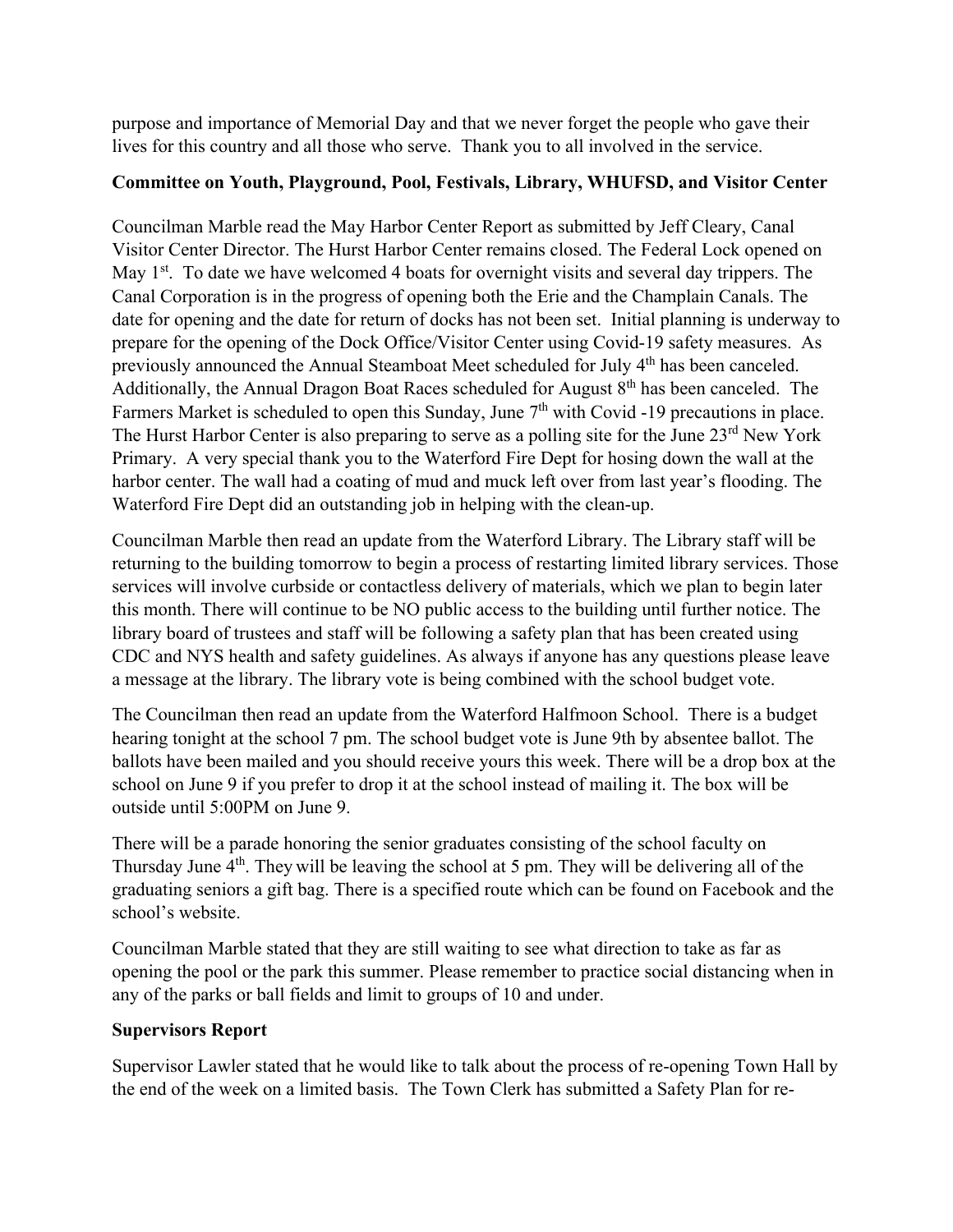opening and he would like to use this for all offices to try and get Town Hall back open again. No more than one person allowed in each office at a time, maintaining social distancing while waiting. Appropriate signage will be needed. We would like to open the Visitor Center using the same guidelines, and look at these to open the Highway Department as well.

The Supervisor went on to say that Dragonboat Festival has been canceled. The Komen Foundation has been notified. We expect to make the 2021 event twice the success. Steamboat Meet, Dragonboat and Tugboat; all of our events are designed to attract crowds and that is directly opposite of the current restrictions in New York State which prohibit large gatherings. Steamboat, Dragonboat have been canceled. We are keeping Tugboat on the agenda for now and monitoring the Governor's announcements on crowds. Our fireworks draw thousands of visitors which makes planning future events difficult.

Supervisor Lawler went on to speak about the Waterford Police response to Covid-19 regulations. The Police Department will mirror and adopt the County Sheriff's policy- if the Town receives a call/complaint that someone is violating a Covid-19 restriction- which primarily deals with activities in town parks. Town parks are limited to gatherings of ten or less, at times there have been more than that. The Town wants to try and keep the parks open, that is one more quality of life that the Town does not want to take away from people, there are so many things that have been taken away already, but there were situations where these regulations have been violated. The policy going forward is simple: All calls received, by any department, regarding Covid issues, in town parks or elsewhere, are to be directed to the Police Department and Paul McInerney: an officer will respond, if there are violations occurring of the Covid-regulations, he will ask those individuals to stop the event and break up into smaller group and to please comply. If we receive continued complaints regarding the same people violating Covid regulations, the Town will turn the matter over to the Department of Health. The Dept. of Health along with the Attorney General's Office and NYS Police will take over enforcement. We do not want to see the Waterford Police become the Covid police. People have to act responsibly and do the right thing, and overwhelmingly most people are. The police are not here to respond every Covid complaint.

Placing mulch at the cemetery was discussed.

The Supervisor stated that the Police contract expires at the end of the year and negotiating on a new contract will begin- Councilman Boudreau, Councilman Ball and Budget Officer Coutu will be on the negotiating team. They will be reaching out to the PBA to begin discussions.

Supervisor Lawler added that the Town Board is invited to the Senior graduate parade Thursday evening. The Supervisor will be participating and invites all Board members to participate. The Supervisor stated that as mentioned at the Agenda meeting, he would like to begin resuming Town Board meetings in person at Town Hall starting with the June 30th Agenda Meeting. If anyone has strong opinions on the matter please contact him. All social distancing requirements and masks will be in place. The meeting can both be in public and by teleconference as there will be a need to limit the number of attendees, although the meeting room has plenty of space to spread out.